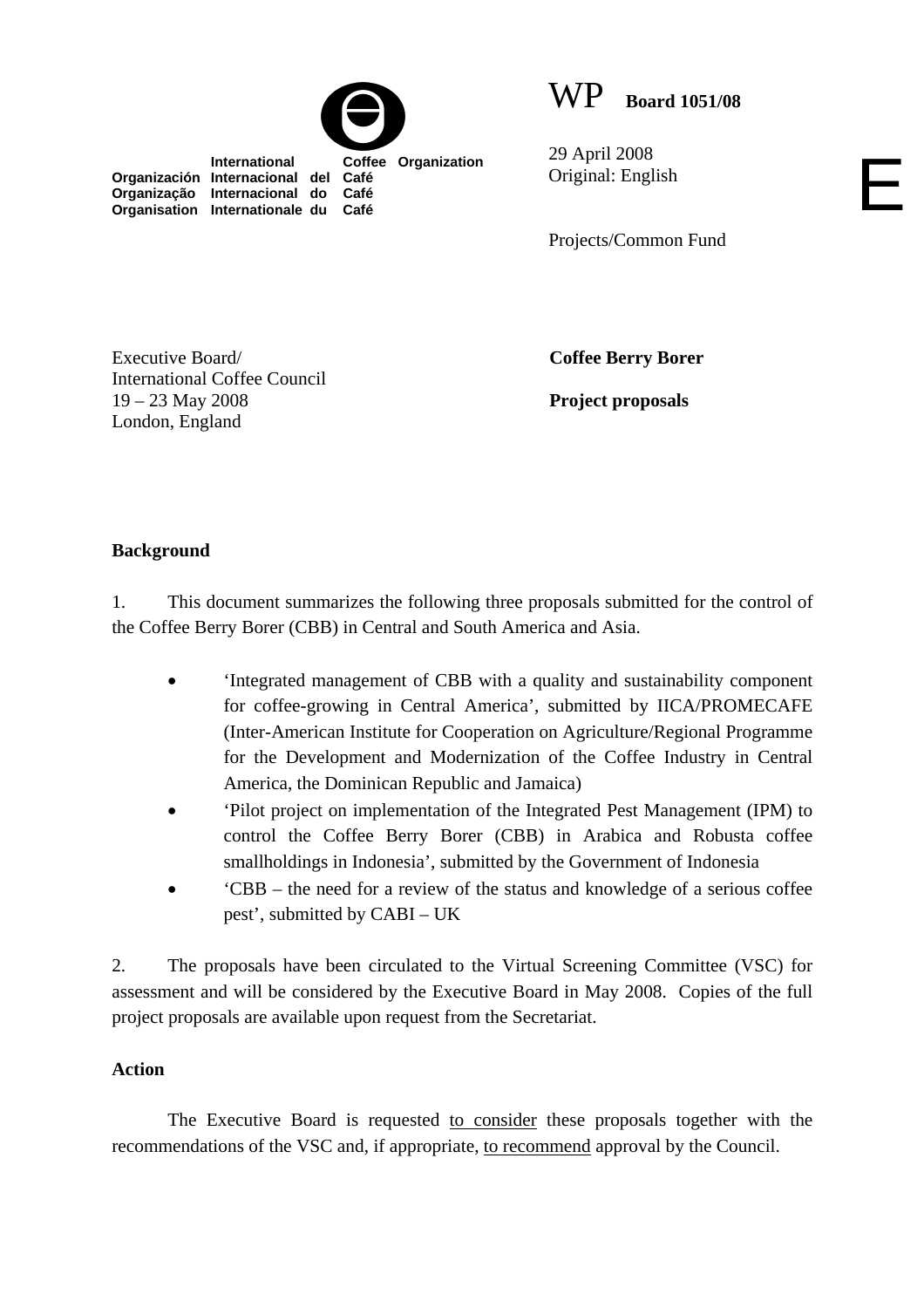# **I. PROJECT SUMMARY**

| <b>Project title:</b>                     | Integrated management of the Coffee Berry Borer (CBB) with<br>a quality and sustainability component for coffee-growing in<br>Central America                                                                                                                                                                                                                                                                                                                                                                                                 |
|-------------------------------------------|-----------------------------------------------------------------------------------------------------------------------------------------------------------------------------------------------------------------------------------------------------------------------------------------------------------------------------------------------------------------------------------------------------------------------------------------------------------------------------------------------------------------------------------------------|
| <b>Duration:</b>                          | 3 years                                                                                                                                                                                                                                                                                                                                                                                                                                                                                                                                       |
| Location:                                 | Costa Rica, Dominican Republic, El Salvador, Guatemala,<br>Honduras, Jamaica, Mexico and Panama                                                                                                                                                                                                                                                                                                                                                                                                                                               |
| Nature of the project:                    | This project has emerged in view of the existing high-level<br>inoculation against the CBB, which can cause serious damage<br>to coffee crops and can spread to areas where exceptional<br>quality coffee is produced.                                                                                                                                                                                                                                                                                                                        |
| <b>Brief description:</b>                 | This project aims to reduce CBB populations and prevent<br>further outbreaks of this pest in the coffee-producing areas of<br>PROMECAFE member countries, at manageable levels below<br>the threshold of economic damage, prioritizing biological and<br>ethological control.                                                                                                                                                                                                                                                                 |
| Project                                   |                                                                                                                                                                                                                                                                                                                                                                                                                                                                                                                                               |
| <b>Executing Agency:</b>                  | Regional coordination of national<br>IICA/PROMECAFE.<br><b>Executing Agencies:</b><br>Coffee Institute of Costa Rica (ICAFE) – Costa Rica<br>Dominican Coffee Council (CODOCAFE) - Dominican<br>Republic<br>Salvadorean Coffee Research Foundation (PROCAFE)<br>El Salvador<br>National Coffee Association (ANACAFE) – Guatemala<br>Honduran Coffee Institute (IHCAFE) - Honduras<br>Coffee Industry Board of Jamaica (CIB) - Jamaica<br>Southern Frontier College (ECOSUR) – Mexico<br>Ministry for Agricultural Development (MIDA) - Panama |
| <b>Estimated total cost:</b>              | US\$11,215,800                                                                                                                                                                                                                                                                                                                                                                                                                                                                                                                                |
| <b>Financing</b><br>sought from the Fund: | US\$4,420,000 (Grant)                                                                                                                                                                                                                                                                                                                                                                                                                                                                                                                         |
| Counterpart<br>contributions:             | US\$6,795,800 (in-kind)                                                                                                                                                                                                                                                                                                                                                                                                                                                                                                                       |
| <b>Supervisory body:</b>                  | International Coffee Organization (ICO)                                                                                                                                                                                                                                                                                                                                                                                                                                                                                                       |
| <b>Estimated starting date:</b>           | n/a                                                                                                                                                                                                                                                                                                                                                                                                                                                                                                                                           |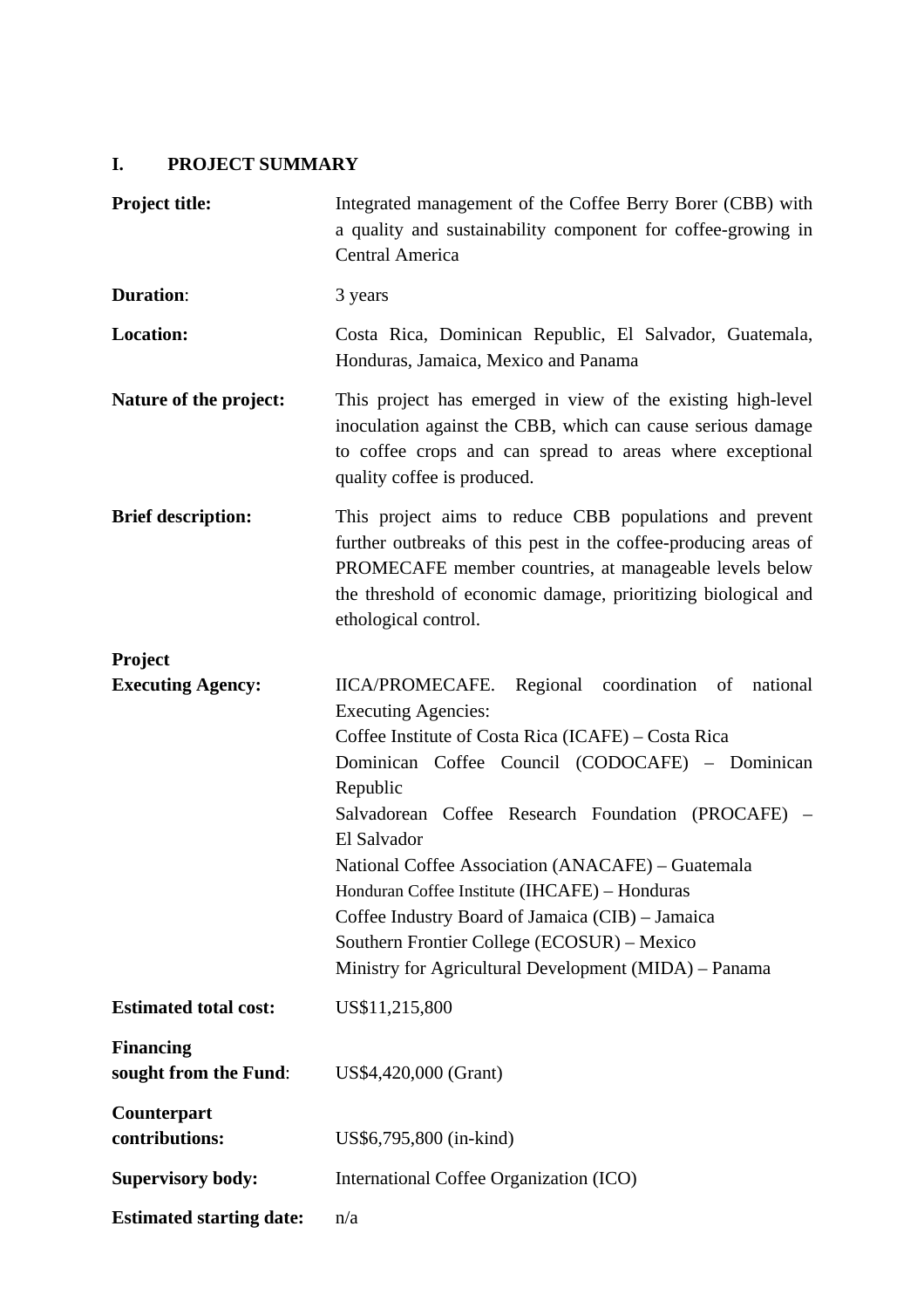### **Background**

The CBB (*Hypothenemus hampei)* was detected in the Central American region in 1971 and has become the major and most harmful pest affecting coffee growing, causing heavy losses, both in terms of quantity and quality, in the absence of prevention and control measures. Research and technological development designed to combat CBB at the regional level began in the mid-1980s through PROMECAFE, a regional network for technical cooperation between coffee bodies or institutions in Central American countries, Mexico, IICA and Tropical Agricultural Research and Higher Education Centre (CATIE). Initially, chemical pest control was used but non-chemical pest control measures have taken over.

Towards the end of the 1990s, the 'Integrated management of the Coffee Berry Borer (CBB) project' (CFC/ICO/02) was financed by the Common Fund for Commodities (CFC) and implemented under the supervision of the ICO. It was designed to study on-farm integrated management of the CBB, incorporating hygienic cropping practices and control measures. The results of this experience enhanced knowledge and added value to this proposal's components.

The project provided the technological basis applied since then, albeit not always fully, which has had satisfactory results from an economic and environmental viewpoint. It should be noted that components of a biological and environmental type are the only permitted measures for producers of coffee certified as 'organic' or 'environmentally friendly'.

### **Current situation and problems**

The CBB control measures were generated by the CFC/ICO/02 project and routinely applied by the region's coffee growers until crop year 2001/02, when difficulties were encountered as a result of the collapse in coffee prices on the international market. The crisis generated adverse effects that affected coffee-growing as follows:

- As a result of the persistent losses suffered by producers, technological pest control and management practices were discontinued or cut back, even those most easily applicable. This situation, which in some cases led to the complete abandonment of coffee farms, was favourable to the survival and expansion of the pest.
- For the same reasons, coffee institutions in the region, which depend on coffee exports for their resources, drastically reduced the technological services provided to coffee growers.

These two effects led, in turn, to the aforementioned expansion and to new outbreaks of CBB, which thrives on neglected farms and, because of its post-harvest migratory habits, can rapidly spread to non-infested areas.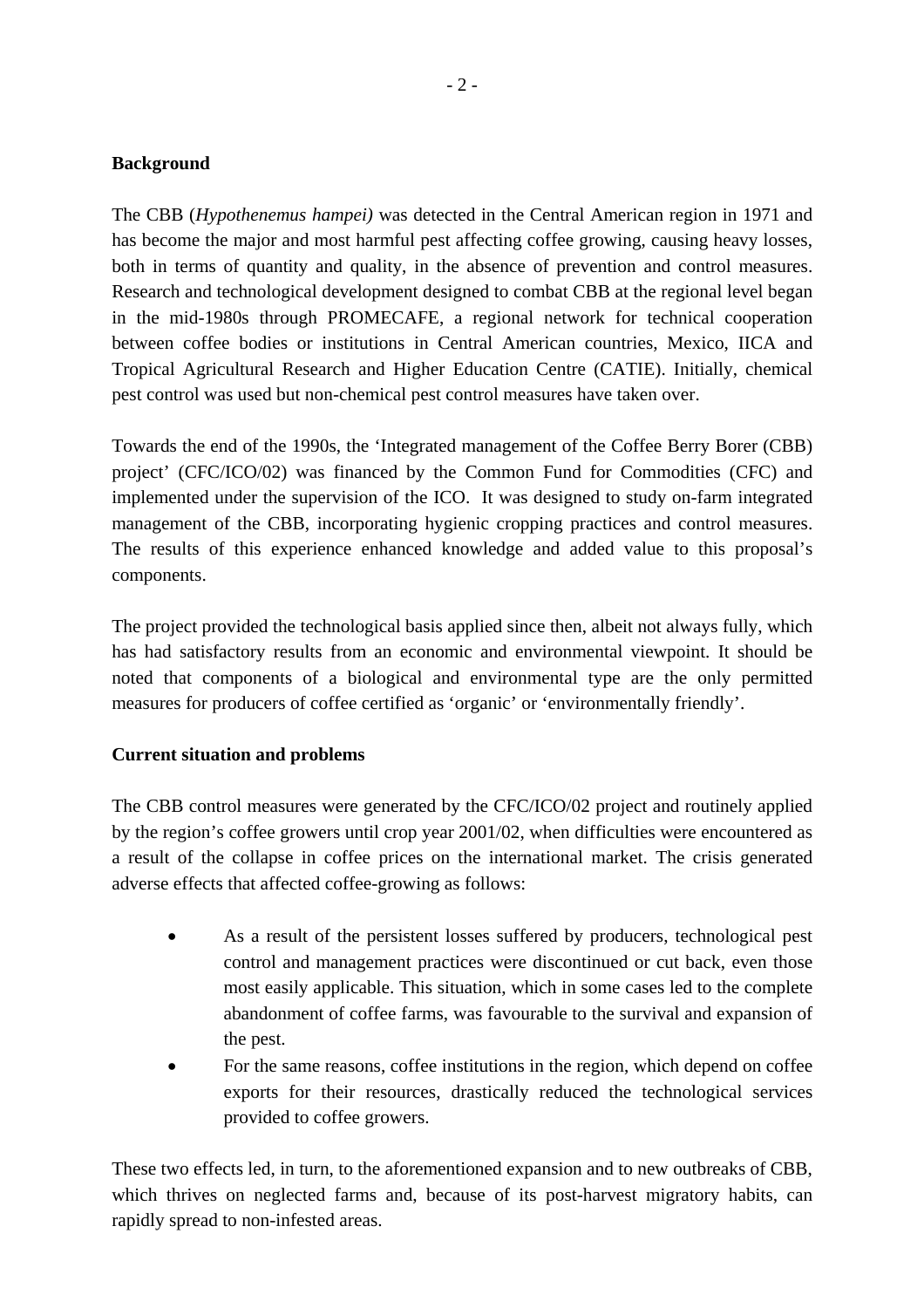### **Project objectives**

### *General objective*

To reduce CBB populations and prevent further outbreaks of this pest in the coffee-producing areas of PROMECAFE member countries, at manageable levels below the threshold of economic damage, prioritizing biological and ethological control.

### *Specific objectives*

- To develop, validate and transfer integrated CBB management technology and farm resources generated in the region to coffee producers in the countries involved in the project.
- To provide phytosanitary protection against the threat of CBB in coffeegrowing areas, particularly in those producing high-quality speciality coffee.
- To strengthen the technological and operational capacity of plant health and agricultural extension units in national coffee institutes in order to ensure effective participation in the improvement of farm productivity and execution of the project to combat CBB.
- To establish systems for regular surveillance of active and latent CBB populations in each country, evaluation of damage levels and operation of technological responses to infestations requiring immediate control measures.
- To establish procedures for training, evaluation and participatory development with groups of coffee growers, with a view to the adoption of Integrated Pest Management (IPM) technology in Member countries.
- To develop models for traps and new attractants for the capture of CBB and to establish regional systems for handmade traps.
- To manage CBB using non-chemical measures, ensuring coffee quality and the wholesomeness of the beverage.

#### **Beneficiaries**

The project aims to achieve the direct transfer of IPM and coffee-growing technology to 6,000 coffee producers in each country with effect from the first year, with an increase of 4,000 in each of the next two years, reaching a total target population of 14,000 in each Central American country and 8,000 in the Caribbean, making a total of 100,000 producers in the region. The final aim of the project is to keep the CBB population below the economic damage threshold with effect from the second year of the project and to institutionalize the system of evaluation and immediate permanent response for controlling the pest.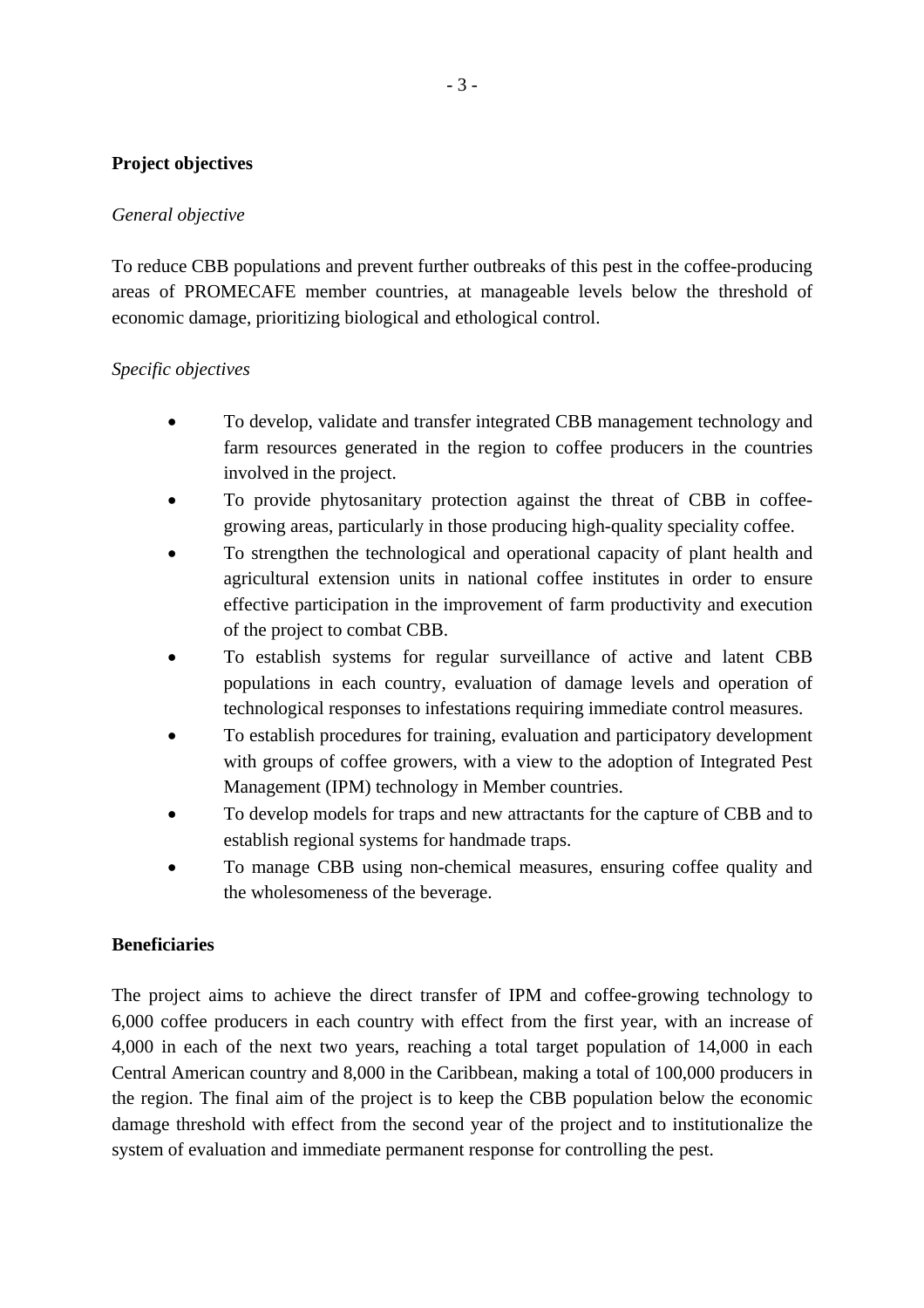# **Estimated costs and sources of financing**  (000 US\$)

| Component                       | $CFC (40\%)$ | Counterpart<br>contribution $(60\%)$ | <b>Total</b> |
|---------------------------------|--------------|--------------------------------------|--------------|
|                                 | 620          | 1,429                                | 2,049        |
| I.<br>Executing units           | 480          | -                                    | 560          |
| П.<br>Development and transfer  | 900          | 1,350                                | 2,250        |
| Evaluation and monitoring<br>Ш. | 940          | 2,022                                | 2,962        |
| IV. Services to producers       | 930          | 1,170                                | 2,100        |
| Quality/Food safety<br>V.       | 550          | 825                                  | 1,375        |
| <b>Total</b>                    | 4,420        | 6,796                                | 11,216       |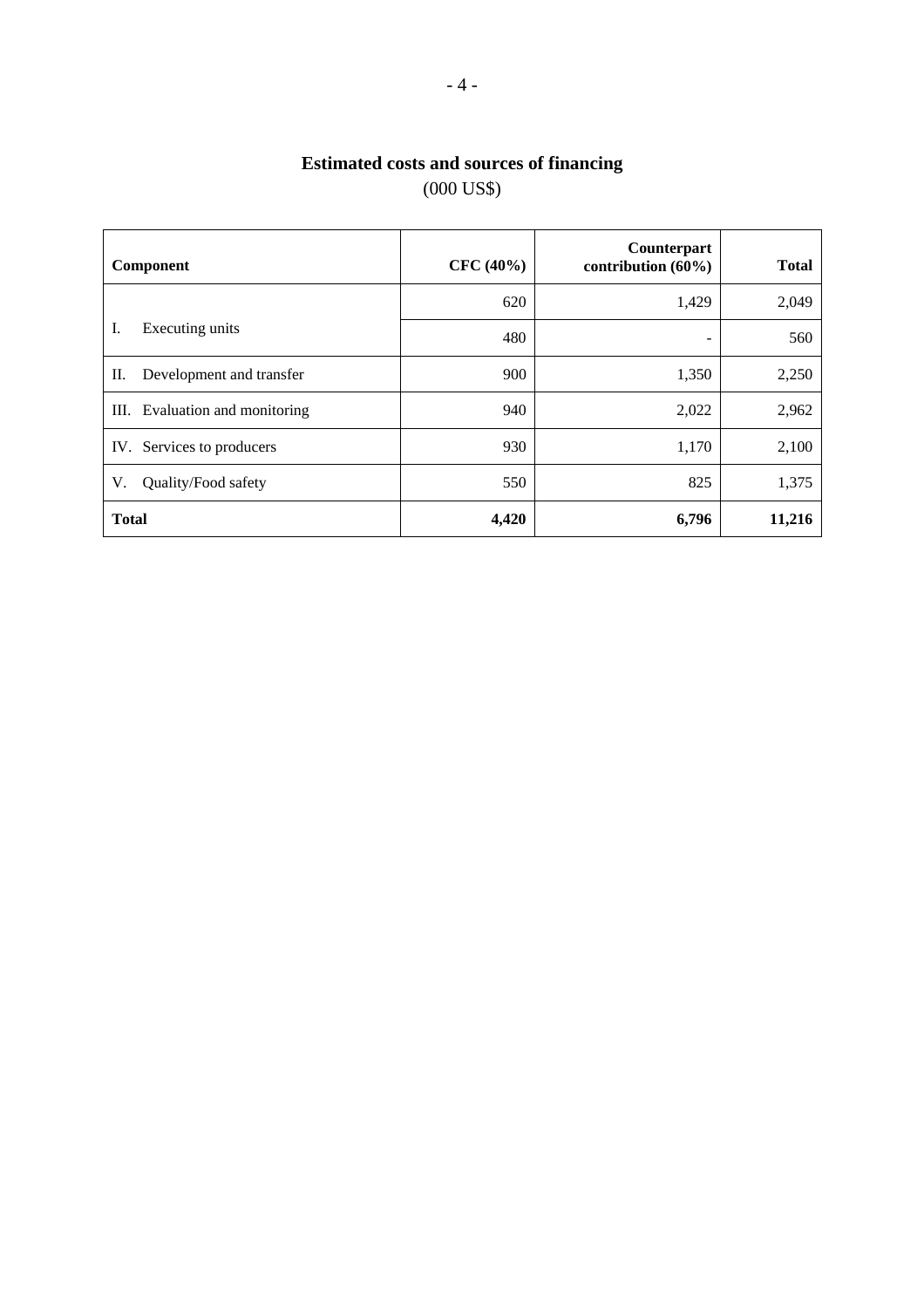# **II. PROJECT SUMMARY**

| <b>Project title:</b>                     | Pilot project on implementation of the Integrated Pest<br>Management (IPM) to control the Coffee Berry Borer (CBB)<br>in Arabica and Robusta coffee smallholdings in Indonesia                                                                                                                                                                                                                                                                                                                                                                                                                                                                                                                                                                                                                                                                                                                                                      |
|-------------------------------------------|-------------------------------------------------------------------------------------------------------------------------------------------------------------------------------------------------------------------------------------------------------------------------------------------------------------------------------------------------------------------------------------------------------------------------------------------------------------------------------------------------------------------------------------------------------------------------------------------------------------------------------------------------------------------------------------------------------------------------------------------------------------------------------------------------------------------------------------------------------------------------------------------------------------------------------------|
| <b>Duration:</b>                          | 3 years                                                                                                                                                                                                                                                                                                                                                                                                                                                                                                                                                                                                                                                                                                                                                                                                                                                                                                                             |
| <b>Location:</b>                          | Indonesia                                                                                                                                                                                                                                                                                                                                                                                                                                                                                                                                                                                                                                                                                                                                                                                                                                                                                                                           |
| <b>Nature of project:</b>                 | To establish a model for the application of IPM for CBB<br>control on Arabica and Robusta coffees at the farm level.<br>The model is expected to be adopted by coffee farmers on a<br>large-scale in order to minimize the impact of CBB attack.                                                                                                                                                                                                                                                                                                                                                                                                                                                                                                                                                                                                                                                                                    |
| <b>Brief description:</b>                 | The project will be initiated by a baseline study to identify<br>problems related to CBB in different coffee-growing areas in<br>The study will be followed by a national<br>Indonesia.<br>workshop attended by different major stakeholders to design<br>work plans and their implementation. Preparation of manuals<br>and other dissemination tools, such as leaflets, posters, etc.,<br>dealing with the implementation of IPM on CBB will be<br>carried out soon after the workshop. Training of trainers will<br>be arranged to prepare competent people to provide training<br>courses at farmer level. The main activity in this project is to<br>establish a field school for coffee farmers along with the<br>implementation of IPM on CBB control in their farms for<br>two years. During the implementation of the model, expert<br>supervisions will be conducted to undertake technical<br>monitoring and evaluation. |
| <b>Estimated total cost:</b>              | US\$570,000                                                                                                                                                                                                                                                                                                                                                                                                                                                                                                                                                                                                                                                                                                                                                                                                                                                                                                                         |
| <b>Financing</b><br>sought from the Fund: | US\$500,000                                                                                                                                                                                                                                                                                                                                                                                                                                                                                                                                                                                                                                                                                                                                                                                                                                                                                                                         |
| <b>Mode of financing:</b>                 | Expected as grant                                                                                                                                                                                                                                                                                                                                                                                                                                                                                                                                                                                                                                                                                                                                                                                                                                                                                                                   |
| <b>Co-financing:</b>                      | US\$20,000 (contributions are expected from the Association<br>of Indonesian Coffee Exporters (AEKI), including in-kind)                                                                                                                                                                                                                                                                                                                                                                                                                                                                                                                                                                                                                                                                                                                                                                                                            |
| <b>Mode of co-financing:</b>              | Co-financing will be by grant (including in-kind)                                                                                                                                                                                                                                                                                                                                                                                                                                                                                                                                                                                                                                                                                                                                                                                                                                                                                   |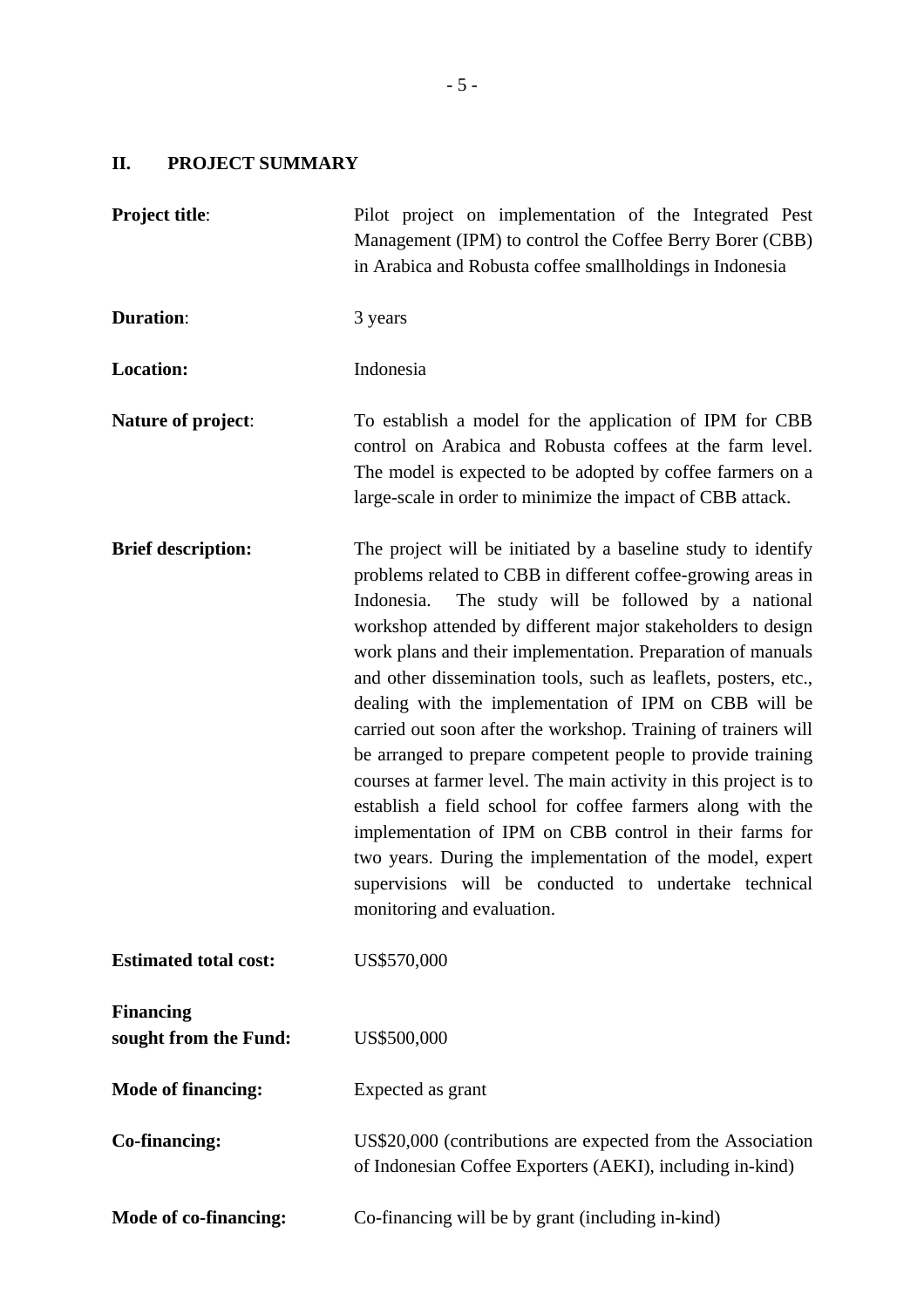| <b>Counterpart contribution:</b>                 | $US$50,000$ (including in-kind)                                                                 |
|--------------------------------------------------|-------------------------------------------------------------------------------------------------|
| <b>Project</b><br><b>Executing Agency (PEA):</b> | Indonesian Coffee and Cocoa Research Institute (ICCRI) of<br>the Ministry of Agriculture (AARD) |
| <b>Supervisory body:</b>                         | International Coffee Organization (ICO) and the AARD                                            |

### **Problem statement**

1. CBB has been one of the main pests affecting coffee husbandry in Indonesia over the last century. The insect has already spread throughout Indonesia, including Papua Province which is on the border of Papua New Guinea which is reported to be still free from the pest.

2. The insect has significantly infested Arabica coffee in Northern Sumatra and Gayo Highland (Aceh) during the last 10 years, where the well-known specialty of Mandheling coffee originates. Total production of Arabica coffee from the two provinces is between 40,000-50,000 tonnes annually, representing some 70% of the total production of Arabica coffee in the country.

3. There are very high levels of infestation of CBB (up to 50%) in the Robusta-growing areas of Southern Sumatra (Lampung, Benghulu and South Sumatra provinces).

4. Sanitation methods are effective ways to control the CBB but are labour intensive and costly, and farmers outside Java will not apply these methods. Biological control of CBB by using a fungus of *Beuveria bassiana* has also been applied by coffee estates in Indonesia. Recently the use of trapping methods to control CBB has been developed by ICCRI. Therefore application of IPM on CBB is expected to help the coffee farmers to maintain their coffee productivity and quality.

5. Recent CBB attacks on coffee have been more severe than those of the last ten years. For instance, the insect was previously not a significant problem in Arabica coffee-growing regions in Indonesia due to the high altitudes in these areas. However, at the moment most Arabica coffee-growing areas in the country have been significantly affected by the pest.

## **Project objectives**

- (a) To establish and implement an IPM model as an effective and environmentally-friendly measure to control CBB
- (b) To maintain coffee productivity and quality by avoiding beans with CBB
- (c) To improve coffee farmers' incomes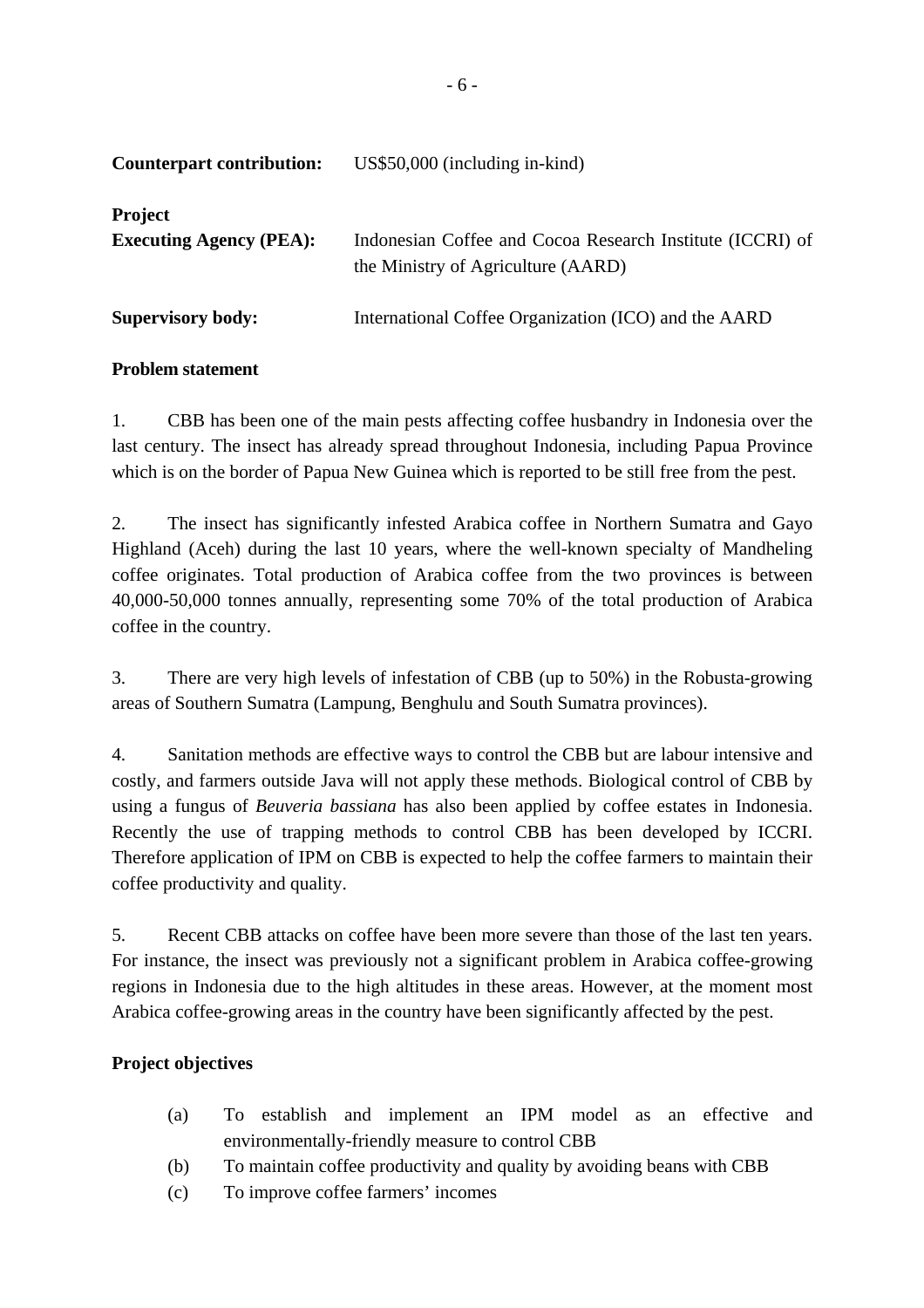### **Beneficiaries**

- (a) Small coffee farmers, exporters, consumers and local government
- (b) The project is expected to involve about 3,000 coffee farmers
- (c) Coffee exporters will be able to reduce costs of manual sorting and improve quantities of good quality coffee
- (d) Consumers will have good quality coffee as the pest will be controlled without the application of pesticides
- (e) The pilot project can be used by the government as a model to disseminate new technology to other famers.

#### **Indicative budget**

| <b>Time</b>  | <b>Estimated budget (US\$)</b> | <b>Remark (activities)</b>                                                                                                               |
|--------------|--------------------------------|------------------------------------------------------------------------------------------------------------------------------------------|
| Year 1       | 250,000                        | Baseline study, national workshop, training<br>of trainers, preparation of manual and other<br>supporting tools (leaflets, posters, etc) |
| Year 2       | 175,000                        | Field school, expert supervision, monitoring<br>and evaluation, writing up final report                                                  |
| Year 3       | 145,000                        | Field school, expert supervision, monitoring<br>and evaluation, writing up final report                                                  |
| <b>Total</b> | 570,000                        |                                                                                                                                          |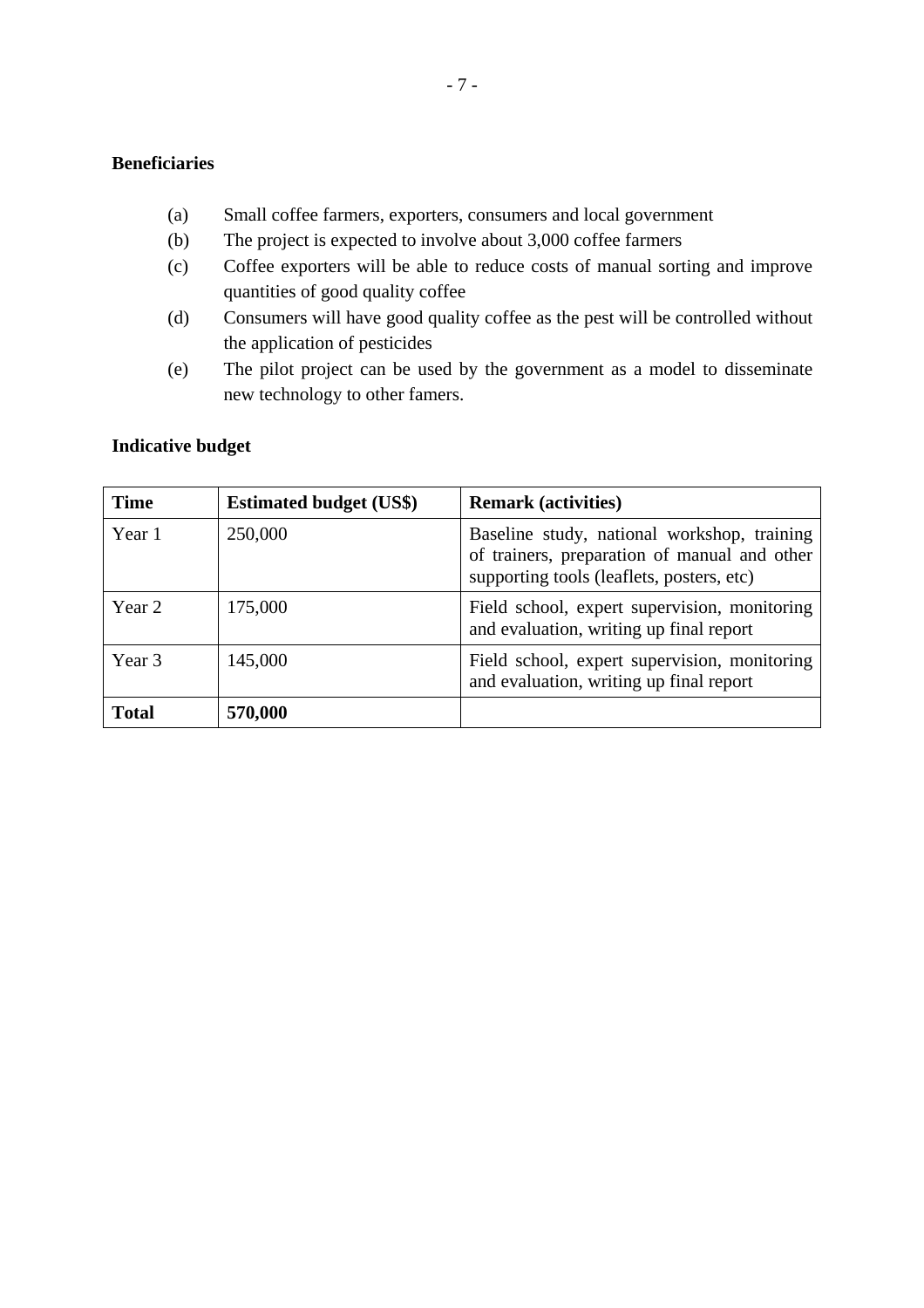# **III. PROJECT SUMMARY**

| <b>Project title:</b>                     | $CBB$ – the need for a review of the status and knowledge of<br>a serious coffee pest                                                                                                                                                                                                                                                                                                                                                                                                                                                                                                                                                                                                                                                                 |
|-------------------------------------------|-------------------------------------------------------------------------------------------------------------------------------------------------------------------------------------------------------------------------------------------------------------------------------------------------------------------------------------------------------------------------------------------------------------------------------------------------------------------------------------------------------------------------------------------------------------------------------------------------------------------------------------------------------------------------------------------------------------------------------------------------------|
| <b>Duration:</b>                          | 6 months                                                                                                                                                                                                                                                                                                                                                                                                                                                                                                                                                                                                                                                                                                                                              |
| <b>Location:</b>                          | Colombia and the United Kingdom                                                                                                                                                                                                                                                                                                                                                                                                                                                                                                                                                                                                                                                                                                                       |
| Nature of project:                        | To carry out a comprehensive review of the pest status of the<br>CBB including an ICO workshop with expert inputs from<br>some of the most affected countries                                                                                                                                                                                                                                                                                                                                                                                                                                                                                                                                                                                         |
| <b>Brief description:</b>                 | This project aims to: i) provide an update of current<br>knowledge about the pest; ii) identify the current severity of<br>the problem, with delegates presenting estimates of total<br>economic costs due to CBB; iii) case history (ies) from one or<br>more countries; iv) review of possible new control initiatives<br>biologicals,<br>breeding,<br>release<br>(e.g.<br>mass<br>trapping,<br>mechanization); v) discussion of options over a range of<br>timescales, including diversification in areas that will<br>become inevitably more marginal due to climate change; and<br>vi) development of a plan for practical activities in countries<br>over the short-, medium- and long-term, including training,<br>dissemination and research. |
| <b>Estimated total cost:</b>              | US\$133,000                                                                                                                                                                                                                                                                                                                                                                                                                                                                                                                                                                                                                                                                                                                                           |
| <b>Financing</b><br>sought from the Fund: | US\$120,000                                                                                                                                                                                                                                                                                                                                                                                                                                                                                                                                                                                                                                                                                                                                           |
| <b>Mode of financing:</b>                 | Financing is expected as grant                                                                                                                                                                                                                                                                                                                                                                                                                                                                                                                                                                                                                                                                                                                        |
| Co-financing:                             | US\$13,000<br>Contributions are expected from the Centre for International<br>Agricultural Research of Australia (ACIAR), to whom CABI<br>is submitting a phase 2 proposal to study CBB in West Papua<br>(Indonesia) and Papua New Guinea                                                                                                                                                                                                                                                                                                                                                                                                                                                                                                             |
| <b>Mode of co-financing:</b>              | Co-financing will be by grant                                                                                                                                                                                                                                                                                                                                                                                                                                                                                                                                                                                                                                                                                                                         |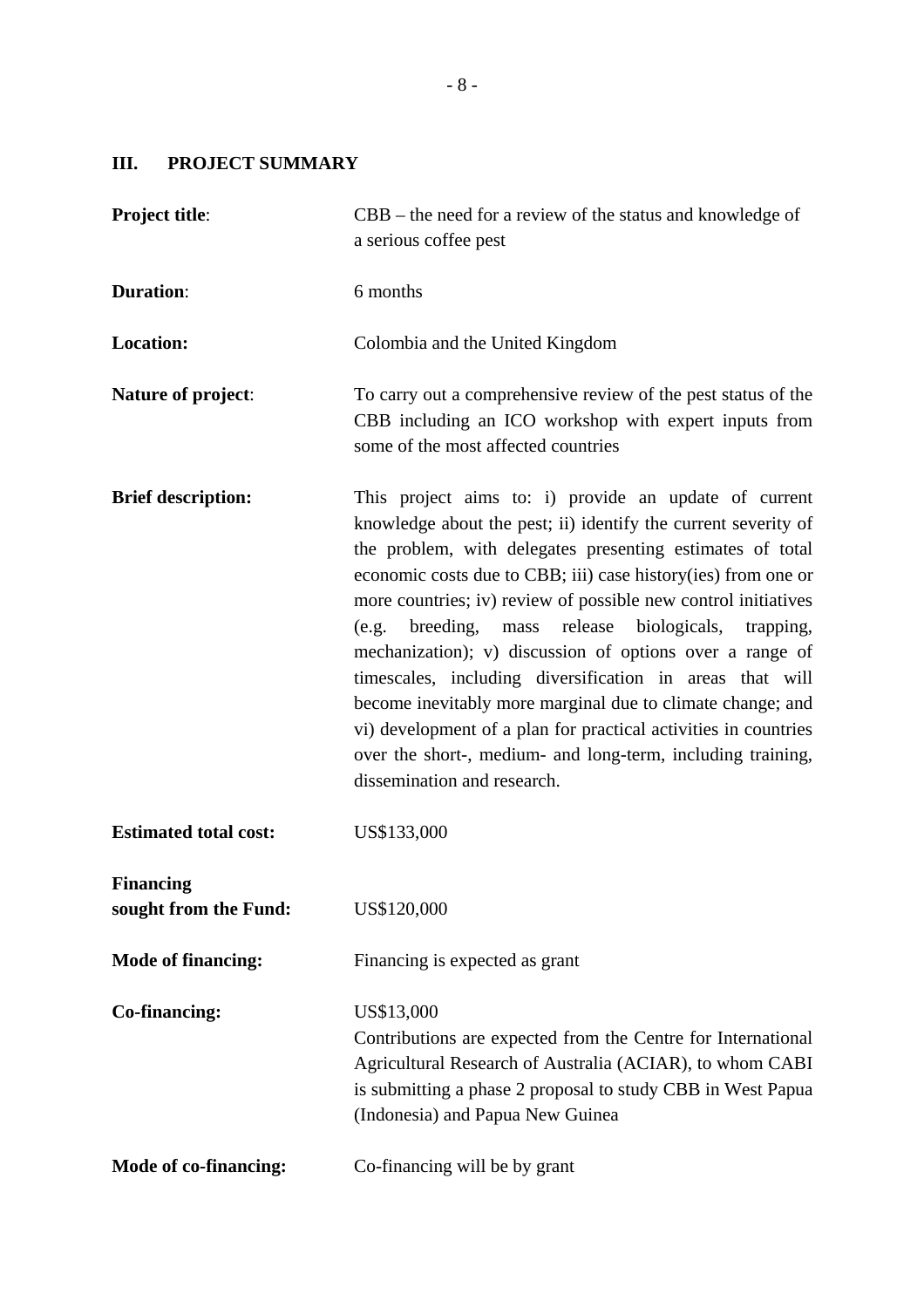| Counterpart contributions:                       | Countries visited will be expected to contribute staff time<br>and logistical support for collection of data, farm visits, etc. |
|--------------------------------------------------|---------------------------------------------------------------------------------------------------------------------------------|
| <b>Project</b><br><b>Executing Agency (PEA):</b> | $CABI-UK$                                                                                                                       |
| <b>Supervisory body:</b>                         | International Coffee Organization (ICO)                                                                                         |

#### **Problem statement**

1. The CBB is the world's most important pest of coffee. It is not easy to control, living most of its life inside the berry, making it difficult to target with either chemicals or biologicals, including both predators and microbials.

2. The CBB is now present in virtually all coffee-producing countries except Hawaii and Papua New Guinea (PNG). In the latter case CBB is now so near to the border with West Papua (Indonesia) that it is likely to arrive in PNG by 2008; and with the general unpreparedness of many smallholder coffee farmers there, the pest may well cause considerable difficulties.

3. In some countries where the CBB is already well established, and despite decades of research and control activities, the problem seems to be getting worse. It seems possible that management is becoming more difficult because of one or more significant changes in economic, environmental and/or social circumstances, which some/many producer countries are finding difficult to resolve. Some of these factors may be specific to the CBB, while others may be more generic and relate to broader coffee supply-side difficulties. The precise causes for this have not been well established, but may include one or more of the following:

- A secular decline in coffee prices has squeezed the costs of control, which have a large labour component. Although prices have subsequently rebounded, the US dollar's devaluation and increasing costs of inputs give farmers little scope for expensive pest control measures and institutions limited scope for control campaigns.
- There is a high dependence on labour for sanitary control of  $CBB a$  principal method of control – which also requires close monitoring to ensure the work is effectively done. At the same time there are persistent reports of labour shortages in some producer countries, suggesting that farmers may be chronically under-resourced to deal effectively with CBB as a regular farm activity.
- Chemical control is increasingly ineffective and unacceptable, due to an increased list of restricted products, possible emerging resistance and stricter market requirements.